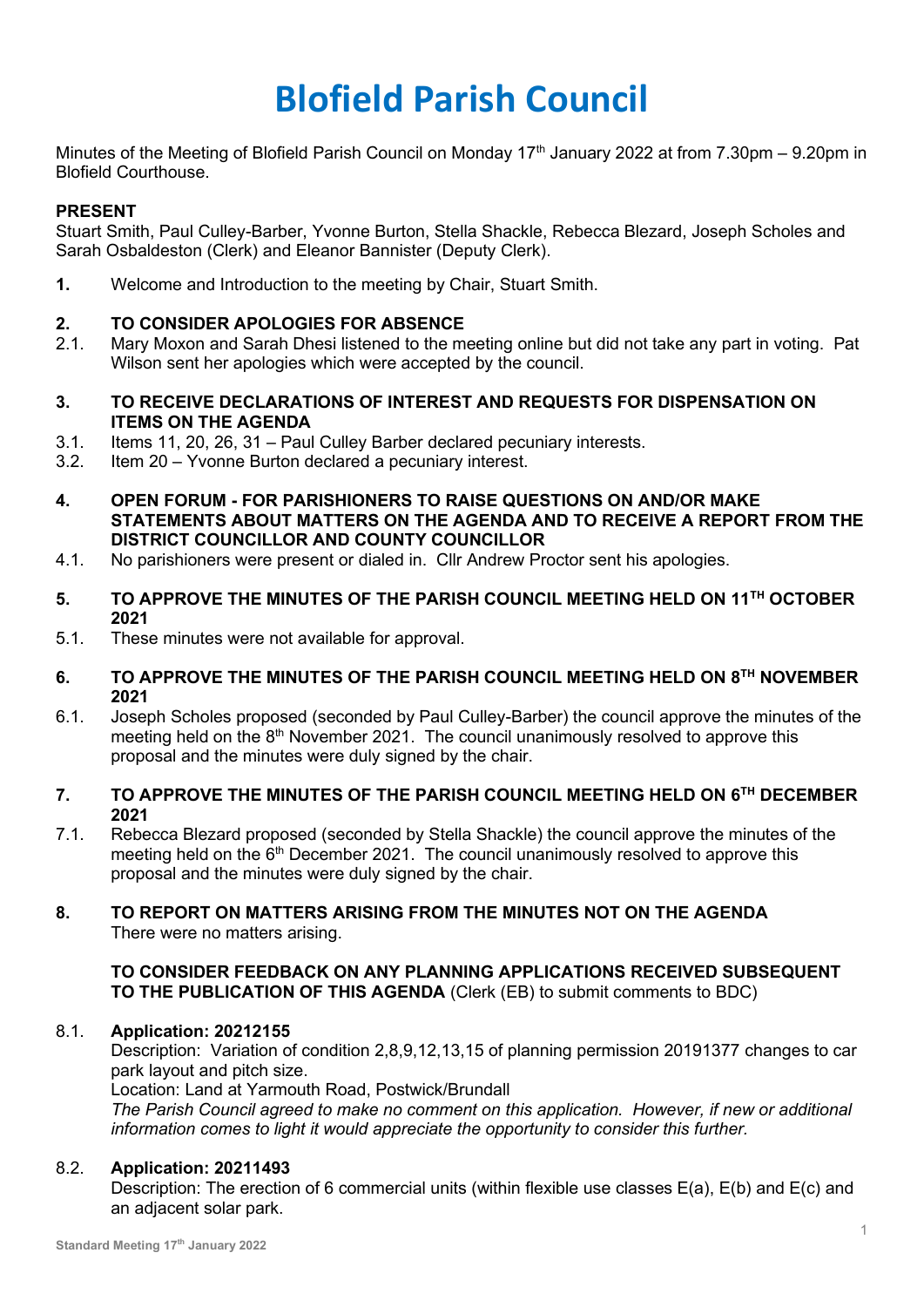Location: Land to South of A47 and North of Yarmouth Road, Blofield.

The Parish Council agreed to reiterate that it objects to this application. It would like to restate it previous objections detailed below:

*If a Pharmacy is permitted, this will significantly threaten the viability of the Blofield Surgery Dispensary, thus having a severe negative impact on patient care, as the surgery fund their doctors from the proceeds of the Dispensary. The Dispensary is also a community asset which, if a new pharmacy is permitted, will mean Blofield Surgery patients will have to drive to obtain their medications, thus increasing traffic and putting those without vehicles at a significant disadvantage. The proposed pharmacy is not on a bus route and therefore those most in need will be most disadvantaged. The Parish Council must stress how important Blofield Surgery and its Dispensary is to its community and parishioners.* 

*It is not clear if the footpath links permitted in the original application to link to Cucumber Lane will be continued in this application and clear information that this needs to be resolved, at present appears to be a vehicle access only.*

*The footpath/cycleway should be completed before the first occupation of the Hopkins Homes on the other side 20161483 but it just mentions a knee-height railing to the new pathway with no detail. LLFA object as the infiltration/surface water data is not gained correctly and there is no sign that this has been rectified in the information on the planning portal.*

*Highways have no objection as long as splays ok and the footpath/cycle way with crossing points are included as per original application.*

*Anglian Water have raised the issue of unacceptable flooding elsewhere and want to see engagement from the applicant to resolve this; there is no information on the portal that this is occurring.*

*Electric charging bays: There is no clear idea who will be permitted to use these.*

*All in all, this is a distinct and car accessible site, which has no alternative access - bus routes not usually on the Yarmouth Road and footpath not secured.*

*Local knowledge would suggest that this application, if passed, would lead to traffic issues at the Cucumber Lane roundabout for traffic on the A47 as well as trying to enter / leave Blofield via the main Yarmouth Road – as we have seen that traffic queues for McDonalds / Petrol station very easily back up along Yarmouth Road and out onto the A47 … an existing safety issue which would only be made worse by this proposal.* 

*Solar Farm: This doesn't seem suitable for what is an edge of village development – Blofield and Brundall are still deemed to be villages. Impact on housing development in flight on land at Berryfields (Brundall). There appears to be no fencing or gates to this area just a knee-high railing. Flooding concerns and the risk of contamination of the Witton Run (down at Frogs Hole). (NPPF paragraphs 155 and 156)*

*Speed limit has recently been reduced to 40MPH but would want to see this changed to 30MPH as there will be numerous exits onto Yarmouth Road from this proposal and the existing in-flight development of housing and sports hub.* 

*The traffic statistics have not included the Bay Bridge development which has been granted on appeal – therefore all the statistics have no bearing on what will actually happen in reality. Computer modelling will say it's all fine but it will be the residents who have to suffer with the traffic consequences of all the approved development in the area.* 

*Dark Skies: Although outside of the parish, this proposal would further impinge on the Dark Skies policy with the additional planned lighting. National Planning Policy Framework (NPPF) Clause 180c and Norfolk County Council's Environmental Lighting Zones Policy both recognise the importance of preserving dark landscapes and dark skies. In order to minimise light pollution, we recommend that any outdoor lights associated with this proposed development should be:* 

- *Fully shielded (enclosed in full cut-off flat glass fitments)*
- *Directed downwards (mounted horizontally to the ground and not tilted upwards)*
- *Switched on only when needed (no dusk to dawn lamps)*
- *White light low-energy lamps (LED) and not orange or pink sodium sources.*

*Where is the identified need? Previous housing proposals for Blofield and Brundall were "sold" on the basis of providing a supermarket. Now both housing developments have been allowed to progress without the provision of the supermarket so where is the evidence that local need is for a drive through subway, drive through Costa, possible Greggs and restaurant alongside the two other*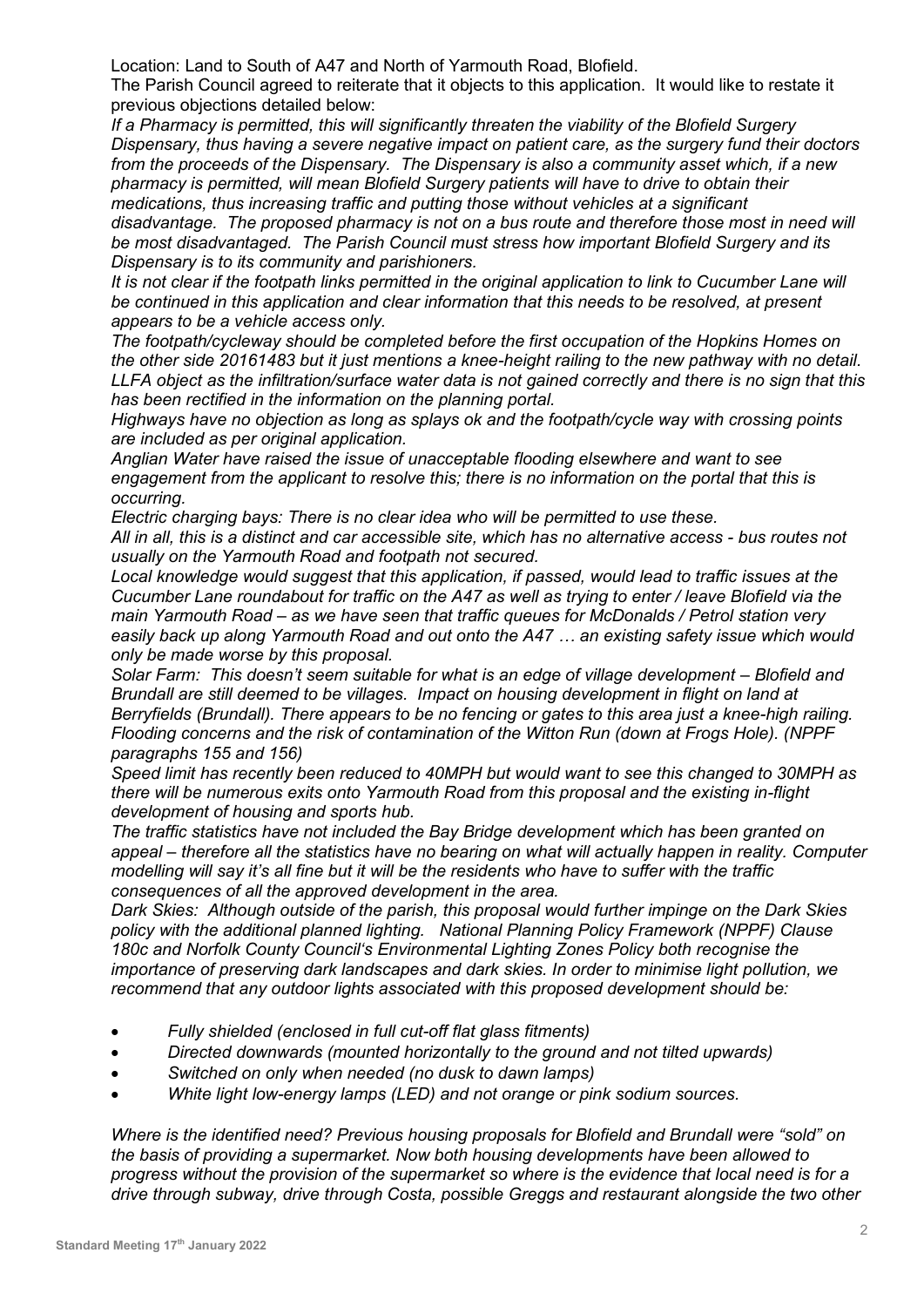*units? There are also no bin stores to units 1,4,5 and 6 and no provision for turning for large bin lorries or delivery lorries.*

# 8.3. **Application: 20212205**

Description: Rear and front extension. Location: Alsendale, North Street, Blofield, NR13 4RH. *The Parish Council agreed to make no comment on this application. However, if new or additional information comes to light it would appreciate the opportunity to consider this further.*

# **9. TO RECEIVE A BLOFIELD HEATH DRAINAGE REPORT AND AGREE ANY NECESSARY ACTIONS**

9.1. Stuart Smith proposed the council write to BDC Area Planning Officer, Nigel Harris to understand the progress of the report when it will be available. The council unanimously resolved to approve this proposal. Clerk (EB) to chase.

#### **10. TO CONSIDER FEEDBACK ON ANY PLANNING APPLICATIONS RECEIVED SUBSEQUENT TO THE PUBLICATION OF THIS AGENDA Planning Application 20200077** –

10.1. Field South of Heathlands, Woodbastwick Road, Blofield, NR13 4QH The application is going to the planning meeting on the  $26<sup>th</sup>$  January 2022. The council agreed Stuart Smith or Eleanor Bannister would make council representation.

#### **11. TO NOTE THE REPORT FROM NCC CHILDRENS SERVICES / BROADLAND DISTRICT COUNCIL 6TH DECEMBER MEETING AND RECEIVE AN UPDATE**

- 11.1. The council noted the report from the 6<sup>th</sup> December 2021 meeting. NCC Children's Services will require a heads of terms document detailing what the council would like upon receipt of the land. The council agreed to draft our heads of terms requirements, Clerk (EB) and Stuart Smith and Sarah Dhesi to work on this. Clerk (EB) to request a copy of the surveyor's report.
- 11.2. The Clerk (EB) has already obtained a copy of the land registry documents for the current school site for the council to review.

# **12. TO RECEIVE AN UPDATE ON THE TOWN PIT, CONSIDER QUOTATIONS AND AGREE NECESSARY ACTIONS**

- 12.1. Four contractors have visited the site and two so far have provided quotations. After a detailed discussion about Town Pit requirements, it was decided to go with the cheapest quotation for a basic clearance of the pond.
- 12.2. It was noted that it would not be possible to remove all the roots in one go as they go too deep and even a mechanical digger would miss some.
- 12.3. Paul Culley-Barber proposed (seconded by Yvonne Burton) the council accept the quotation for £1,760.50+VAT for a basic clearance of the pond, two people for two days including removal of waste vegetation from site. The pond will also be treated with herbicide and AGA Aquabio. It is then anticipated that the following years pond maintenance would be lower if repeated every 12-18 months (but dependent on weed growth). The council unanimously resolved to approve this proposal. Clerk (EB) to arrange. Work to be funded by precept parish maintenance where possible or if not S106 funds. Clerk (SO) to sort funding.
- 12.4. The council also reiterated the decision to have the two damaged trees removed from site at a cost of £140+VAT. Clerk (EB) to arrange.

# **13. TO RECEIVE AN UPDATE ON MARTY'S MARSH AND AGREE ANY NECESSARY ACTIONS**

- 13.1. Urgent work to a broken branch limb was carried out in December 2021 at a cost of £240+VAT.
- 13.2. The tree surgeon reported that the branch above the split is also flawed and will come down soon. He recommends pollarding it at the top of the split and leaving it in place for habitat, probably when the next tree work is due. They cut the fallen branch in to logs, left the path clear and the site tidy.
- 13.3. The tree surgeon delivered a load of chippings to MM which were put on the paths by a small group of Friends on 22 December 2021. The paths looked good at that time, but they have become soft and muddy in places with the wet weather and regular use.
- 13.4. A possible contractor for bridge and culvert work at Marty's Marsh is looking into the cost of getting Environmental Agency permit permissions.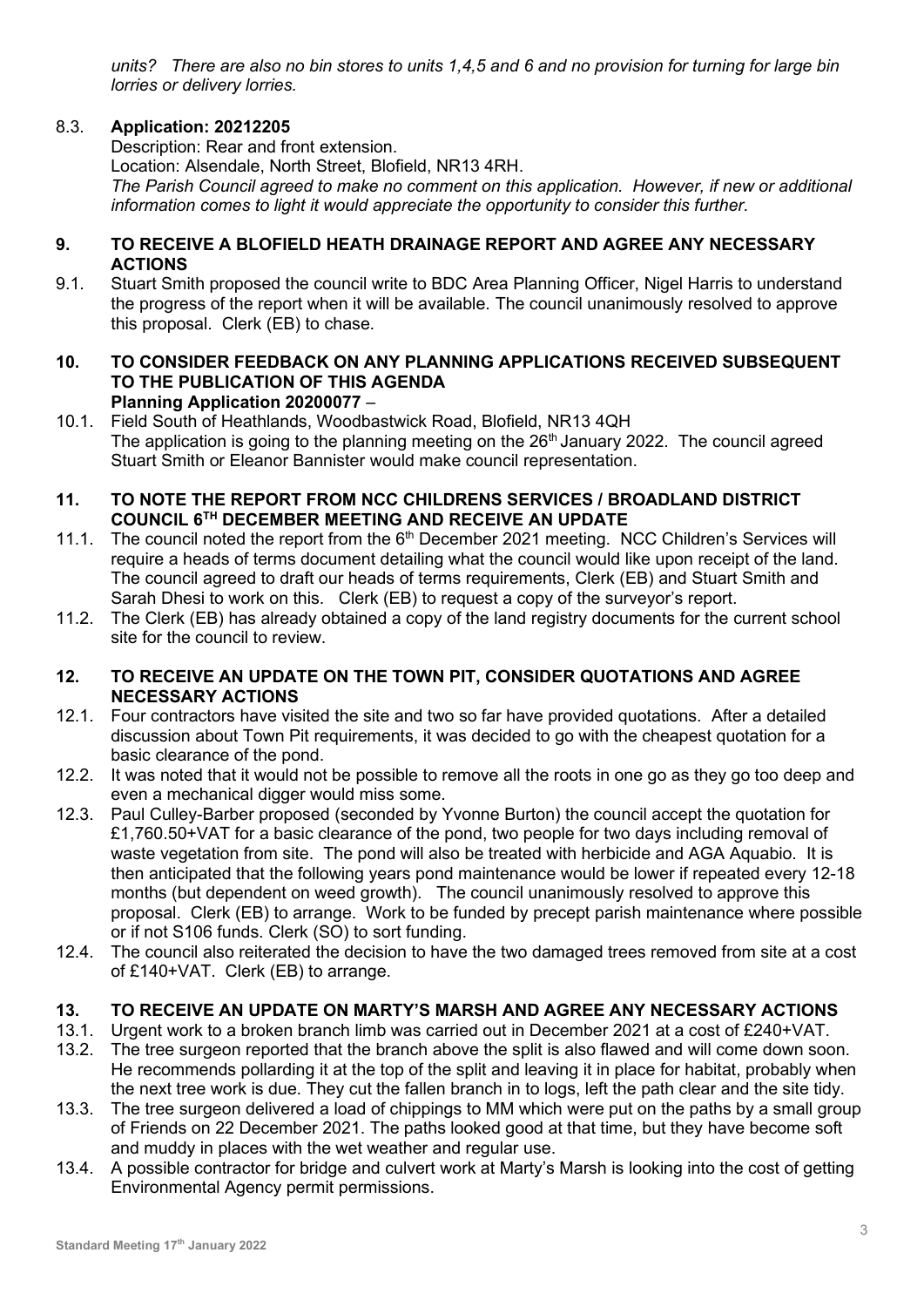- 13.5. Yvonne Burton is arranging a working party for February, hopefully there will be more wood chippings to spread too.
- 13.6. NCC Highways have been asked to look at the trees on the west bank, Clerk (EB) to chase.

# **14. TO RECEIVE AN UPDATE ON THE BRIDGE PROJECT AT MARTY'S MARSH AND AGREE ANY NECESSARY ACTIONS**

- 14.1. The council are awaiting the  $3<sup>rd</sup>$  quotation for possible Culvert and bridge work at Marty's Marsh.
- 14.2. The council discussed item 13.3 (December 2021 meeting) regarding ongoing maintenance/replacement of a new bridge in Marty's Marsh. The council unanimously resolved to bring this matter back to the agenda for further discussion in February 2022. Clerk (SO) to arrange.

# **15. TO RECEIVE AN UPDATE ON THE CHURCHYARD PROW FOOTPATH 12 PARISH PARTNERSHIP WORKS**

15.1. This work has now been completed by NCC Highways. Clerk (EB) will now arrange the replacement of the gate at the churchyard boundary.

# **16. TO AGREE AN ALTERNATIVE LONGER LIFE BENCH PLAQUE**

16.1. The Clerk (EB) reported that a brass plaque will not last very long. Stella Shackle proposed (seconded by Paul Culley-Barber) the council alternatively engrave the top wooden bar of the bench at a cost of £40+VAT. The council unanimously resolved to approve this proposal. Clerk (EB) to order.

#### **17. TO RECEIVE AN UPDATE ON THE COURTHOUSE PLANNING APPLICATION FOR WINDOW REPLACEMENTS**

- 17.1. Broadland District Council reported that they require drawings to be done of the windows in order to approve the planning application. Clerk (EB) has arranged drawings by the joinery company and approval should follow shortly. Clerk (EB) will obtain scaffolding quotations for consideration at the February meeting.
- **18. TO RECEIVE AN UPDATE REGARDING THE COUNTRY PARK LAND LINKED TO THE 20171386 MEMORIAL HALL BRUNDALL DEVELOPMENT (MEETING 15TH DEC 2021) AND AGREE NEXT ACTIONS (SJS/SD)**
- 18.1. The council noted the contents of the report from the  $15<sup>th</sup>$  December working party meeting with Brundall Parish Council. Stuart Smith reported that the group are continuing to investigate the CIO options with the next meeting on the 16<sup>th</sup> February 2022. The CIO will require legal support and resultant costs. The working party are discussing with BDC if it is possible to loan some of the S106 funds early to assist with these set up legal fees.

# **19. TO AGREE AN UPGRADE TO EMAIL STORAGE AND CONSIDER A LONG TERM MORE ROBUST SOLUTION**

- 19.1. Under delegated powers the clerks have upgraded the Gmail storage capacity from 15GB to 100GB on one of the email accounts. This cost £15:99 for the year.
- 19.2. Stuart Smith proposed (seconded by Yvonne Burton) the council engage with Broadland Computers to work with us and come up with a better long-term solution for working regarding emails / cloud storage / systems errors etc. The council unanimously resolved to approve this proposal and approved up to £500 to carry out this work. Clerk (SO) to arrange.

# **20. TO CONSIDER NO ALLOTMENT RENTAL INCREASE FOR 2022/23 AND CONSIDER ALLOCATION OF A HALF PLOT FOR COMMUNITY USE**

- 20.1. Stuart Smith proposed (seconded by Joseph Scholes) the council keep the allotment rental price at £50 per year for a full plot for 2022/23. The council resolved to approve this proposal.
- 20.2. Joseph Scholes proposed (seconded by Rebecca Blezard) the council keep a half plot in the centre of the allotment site as a community plot that the Allotment Association can put a picnic table on and have a communal area to encourage a community spirit. The council resolved to approve this proposal. Clerk (EB) to inform the allotment association.

# **21. TO RECEIVE AN UPDATE FROM FOCAL POINT AND CONSIDER FUNDING AND NEWLETTER TIMING**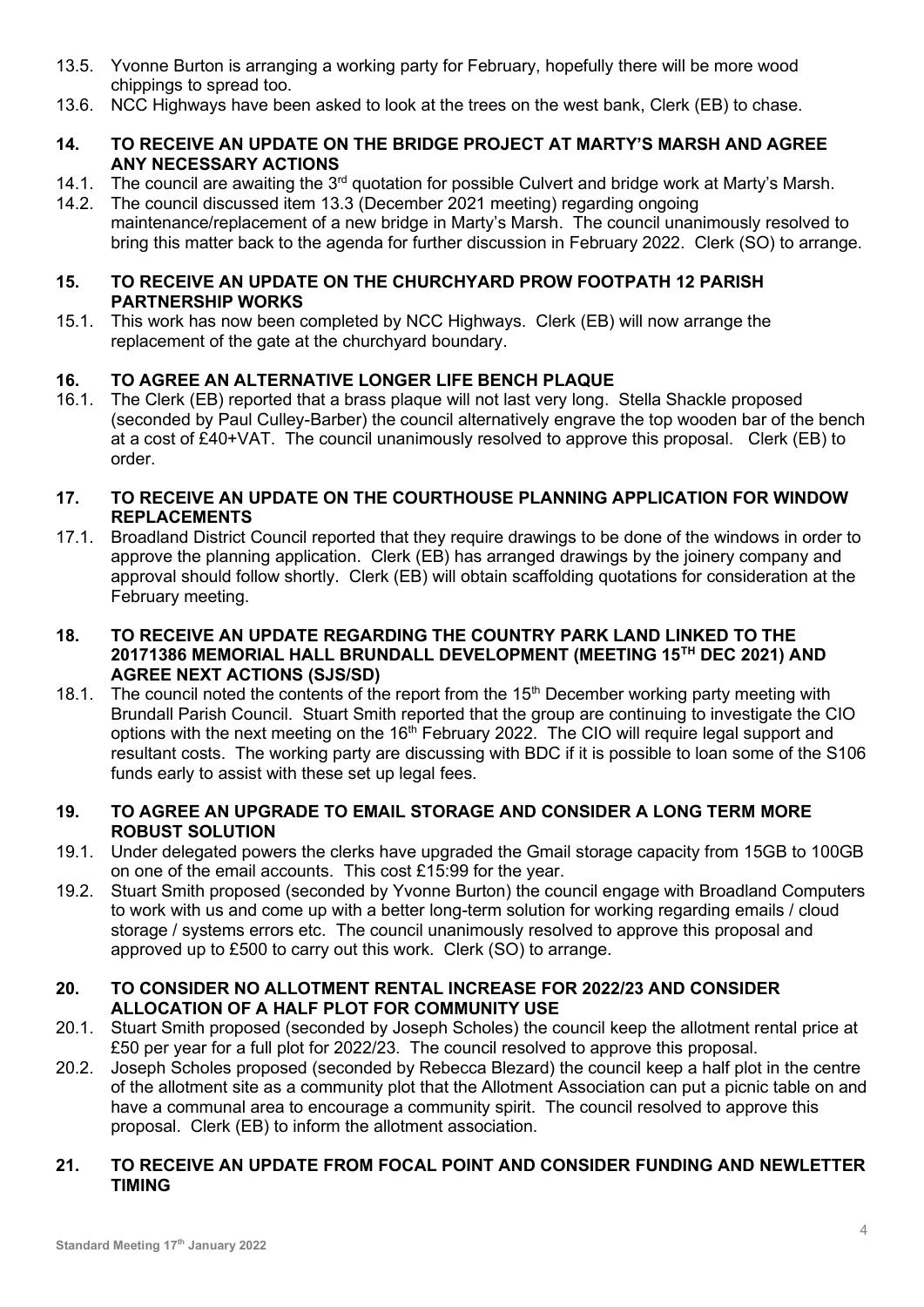- 21.1. The council usually pay £1,300 per annum or £118 per edition printing costs. As a result of Covid during 2020 and 2021 13 editions of Focal Point were printed instead of 22 and the council donated £1,300 covering 11 editions. The council recognise the importance of Focal Point in the Parish. Following a detailed discussion, Stuart Smith proposed (seconded by Joseph Scholes) that the council donate £500 for 2021. This covers the cost of the two editions owing and a donation of £260 towards ongoing costs. The council unanimously resolved to approve this proposal. Clerk (SO) to advise and pay Focal Point.
- 21.2. As agreed in the December 2021 meeting the council will donate £1,300 for the 2022/23 financial year on the basis of 11 hardcopy editions being produced and distributed.
- 21.3. The Focal Point editor has kindly agreed to allow the council a half page advert promoting the council quarterly newsletter. The council agreed the next newsletter would be published at the end of March. Notice to go to the editor for Focal Point April edition on the 10<sup>th</sup> March 2022. Stuart Smith to action.

# **22. TO CONSIDER CAN NORFOLK MEMBERSHIP RENEWAL SILVER LEVEL**

22.1. Joseph Scholes proposed (seconded by Paul Culley-Barber) the council renew their Community Action Norfolk (CAN) Silver Membership at a cost of £50. The council unanimously resolved to approve this proposal.

#### **23. TO APPROVE INVOICES FOR PAYMENT, NOTE COUNCIL FUNDS AND REVIEW INTERNAL MONTHLY CHECKS**

23.1. Joseph Scholes proposed (seconded by Paul Culley-Barber) the council approve all payments of vouchers #153 - #186 totalling £11,997.15 (see Appendix B). The council unanimously resolved to approve this proposal. Clerk (SO) to make payments.

# **24. TO AGREE TRANSFER OF THE RECENT CIL INCOME TO BDC PARISH DEPOSIT SCHEME**

24.1. Paul Culley-Barber proposed (seconded by Yvonne Burton) the council transfer the recent CIL income to the BDC Parish Deposit Scheme. The council unanimously resolved to approve this proposal.

# **25. TO RECEIVE AN UPDATE ON S106 FUNDS FROM BDC**

25.1. The Clerk (SO) reported that a meeting has taken place between council representatives and BDC S106 officer. Further detail has now been provided. Clerk (SO) to work through detail and return to council with a further update. The council unanimously resolved to approve this proposal.

# **26. TO NOTE THE SOLICITOR COSTS FOR WYNGATES LAND AND AGREE ANY NECESSARY ACTIONS**

- 26.1. The clerk reported that legal costs for the land transfers will be costly and it is important the council keep them to a minimum where possible. The clerk (SO) reported the detailed costs below:
	- **a)** The costs for only the Wyngates transfer of the two small pieces of land will be £225+VAT, plus £1125 +VAT assuming no further complications.
	- **b)** Additional work for reviewing the 'heads of terms' document / contract with NCC will be costed at £225 per hour.
	- **c)** When this 'old school land' comes to us we will require the necessary transfer deed / title / land registry documents. This will be costed at £225 per hour.
	- **d)** When the bottom of the new school site (large Wyngates piece of land) is transferred to us the relevant transfer deed / title / land registry documents will be required. This will be costed at £225 per hour.
- 26.2. Stuart Smith proposed (seconded by Yvonne Burton) the council approve the costs detailed in 27.1(a) totalling £1350+VAT. The council resolved to approve this proposal.

# **27. TO CONSIDER HIGHWAYS ENGLAND DESIGNATED FUNDS INFORMATION REQUESTS AND AGREE ACTIONS**

27.1. Sarah Dhesi reported that Highways England Designated Funds have been in touch regarding a feasibility study for play equipment within the parish. This is very early stages and only preliminary enquiries which may lead to nothing. Sarah Dhesi will meet with representatives to find out what information is required and progress as needed.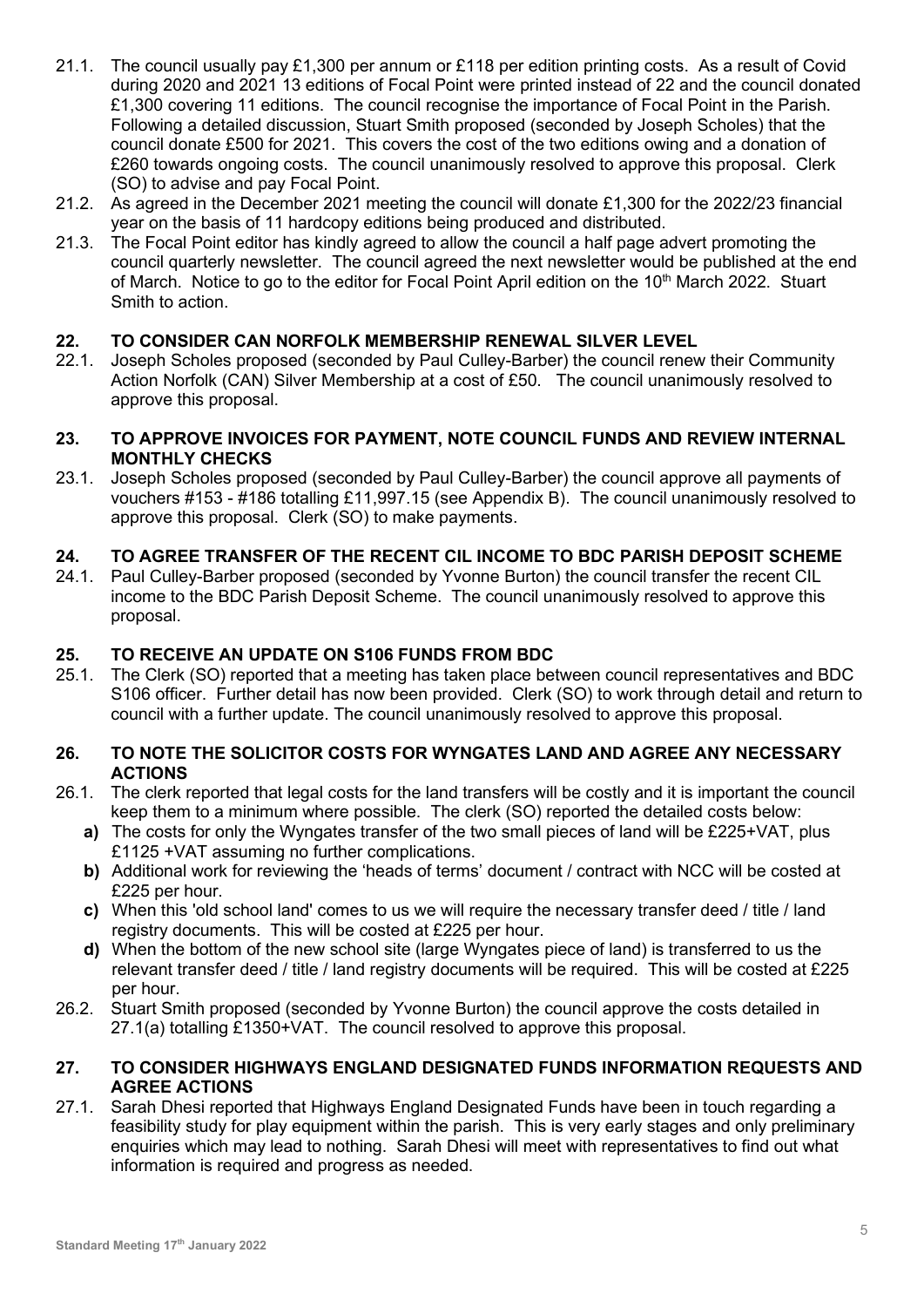# **28. TO RECEIVE AN UPDATE ON THE HEATHLANDS MANAGEMENT COMMITTEE PROPOSAL REGARDING PLAY EQUIPMENT AND AGREE ANY NECESSARY ACTIONS**

28.1. Stuart Smith proposed (seconded by Yvonne Burton) the council support expenditure on the new play equipment of up to £35,437.83 (£30,437.83 S106 funds + £5,000 NCC grant). Clerk (SO) to place the order with Wicksteed once the final quotation is received.

# **29. TO RECEIVE AN UPDATE FROM THE COURTHOUSE MANAGEMENT COMMITTEE MEETING**

29.1. The meeting has been delayed. Clerk to place the update on the February agenda.

# **30. TO RECEIVE AN UPDATE ON PROW FOOTPATH 7 CONCERNS**

30.1. Highways England and NCC Public Rights of Way detailed description states that there is no footpath crossing the A47. This was stopped in 1980. Given this detail the council agreed to write to NCC Highways to request the open entrance to the A47 is blocked. Clerk (SO) to contact NCC Highways.

# **31. TO CONSIDER SAFETY CROSSING REQUESTS WITHIN BLOFIELD**

31.1. After a brief discussion, the council agreed to draw up some possibilities and send them to NCC Highways for discussion / site visit. Paul Culley-Barber to draft options.

# **32. TO NOTE A REPORT FROM THE FLOODING AND LOCAL RESILIENCE WEBINAR**

32.1. Mary Moxon shared her report with the council.

# **33. TO RECEIVE THE CLERK'S REPORT & CORRESPONDENCE**

- 33.1. The Greater Norwich Local Plan (GNLP) was submitted to the Secretary of State for Housing, Communities and Local Government for independent examination on 30 July 2021. Examination hearing sessions will commence at 09.30 on Tuesday 1 February 2022 and will take place over two weeks initially, with a further two weeks of hearings planned for early March.
- 33.2. To note the tree warden Network's 2021 AGM on Wednesday 19 January 2022 online.
- 33.3. A standard oak *Quercus robur* together with a stake, buckle tie and guard are being offered to all parishes for planting to commemorate next year's 70th jubilee of Her Majesty Queen Elizabeth II. Yvonne Burton to liaise and see if one is possible at Marty's Marsh.
- 33.4. To note receipt of Heathlands Management Committee meeting minutes for January 2022.
- 33.5. The council have been advised that an antenna replacement will be taking place at Norwich United Football Club, Yarmouth Road.

# **34. OTHER REPORTS AND ITEMS FOR THE NEXT AGENDA**

34.1. NCC Children's Services update – Stuart Smith

# **35. TO NOTE THE DATE OF THE NEXT PARISH COUNCIL MEETING**

- 35.1. Monday 14<sup>th</sup> February 2022 at 7:30pm at Blofield Courthouse.
- **36. TO CONSIDER CANCELLATION OF THE PLANNING PARISH COUNCIL MEETING MONDAY 31ST JANUARY 2022 AT 7:30PM AT BLOFIELD COURTHOUSE**
- 36.1. Stuart Smith proposed (seconded by Paul Culley-Barber) the council cancel the planning meeting on the 31st January 2022. The council unanimously resolved to approve this proposal.

#### **37. TO RESOLVE TO PASS A FORMAL RESOLUTION (UNDER THE PUBLIC BODIES AND ADMISSIONS TO MEETINGS ACT 1960) TO EXCLUDE THE PRESS AND THE PUBLIC FOR THE REMAINING AGENDA ITEMS**

37.1. Stuart Smith proposed (seconded by Joseph Scholes) the council pass the above resolution. The council unanimously resolved to approve the proposal.

# **38. TO RECEIVE A STAFFING UPDATE AND AGREE ANY NECESSARY ACTIONS**

38.1. Stuart Smith, Chair, presented to the Council the detailed paper on the proposed salary grade changes for both Clerks, the impact on the current financial year 2021-2022 and the budget impact and adjustments for the year 2022-2023. The proposal was unanimously agreed by all Councillors present and will be implemented immediately in accordance with the document.